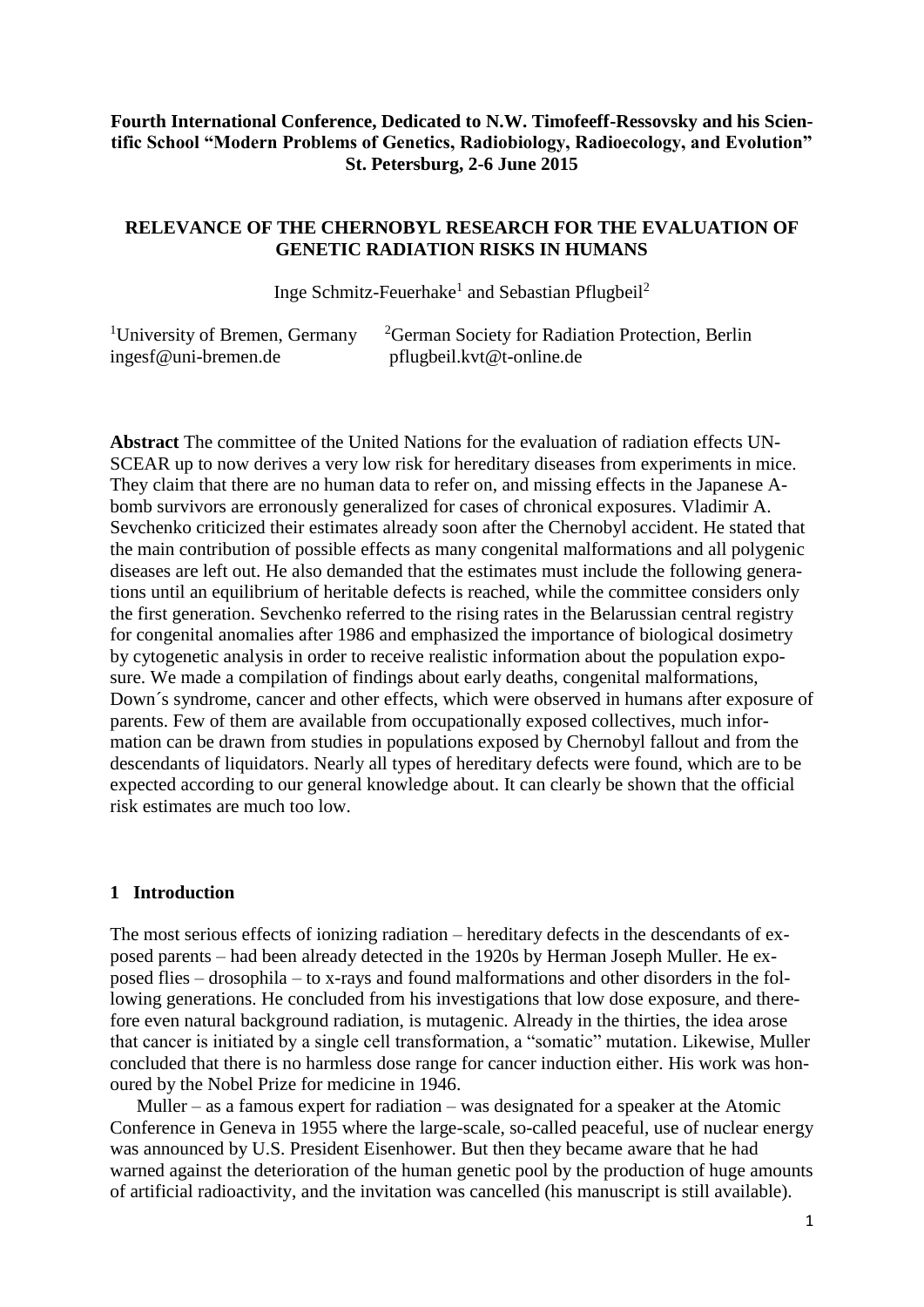Nevertheless, previously, genetic effects in descendants were thought to be the most significant injuries caused by radiation. From this results the protection of the gonads, if possible, during X-raying for diagnostic purposes.

The International Committee on Radiological Protection ICRP, however, substantially decreased their risk estimate in 2007 (Table 1).

| Table TICRP Recommendations 2007                                                            |                   |                |                  |  |
|---------------------------------------------------------------------------------------------|-------------------|----------------|------------------|--|
| Detriment adjusted nominal risk coefficients for radiation effects in an exposed population |                   |                |                  |  |
|                                                                                             |                   | Present        | <b>ICRP 1990</b> |  |
|                                                                                             | Heritable Effects | $0.2\%$ per Sv | $1.3\%$ per Sv   |  |
|                                                                                             | Cancer deaths     | 5.5 % per Sv   | $6.0\%$ per Sv   |  |

**Table 1 ICRP Recommendations 2007**

The value of 0.2 % per Sv means that, if a population is exposed to a gonadal dose of 1 Sv, 0.2 % of the persons will have

a genetic disorder caused by radiation.

The ICRP claims that there is no direct evidence that children of exposed parents will suffer from heritable diseases. They refer to their human reference group, the Japanese survivors of the atomic bomb explosions in Hiroshima and Nagasaki in 1945. The American-Japanese Institute in Hiroshima did not find mutations in the descendants of the survivors. Because of the evidence of such effects in animal studies, they derive their current risk figure from experiments in mice. They consider only dominant mutations in the first generation. Their result corresponds to a doubling dose of about 2 Sv which is similar to the evaluation by the UN-SCEAR committee (2001).

There exist a variety of arguments against the Japanese survivors as a suitable reference for common populations, the most relevant in the case of hereditary effects may be the high dose rate by the bomb explosion in comparison to situations of chronical exposure where all stages of sperm development are continuously affected.

Effects in populations exposed by Chernobyl fallout are excluded by the official committees, because they claim that the doses are much too low in order to generate statistically observable increase. This, however, is certainly wrong, because we know from many studies of chromosome aberrations, that the exposures calculated by UNSCEAR are much too low.

Hereditary disorders are classified in 4 groups (see box):

- 1) **Mendelian disorders** due to defective single genes which follow Mendel´s laws of inheritance
- 2) **Chromosomal disorders** as e.g**.** Down's syndrome
- 3) **Polygenic disorders** to be detected in clusters in families
- 4) **Non-chromosomal inheritance** which has nothing to do with genes

The diseases printed in italics in the box were found after low level radiation exposures.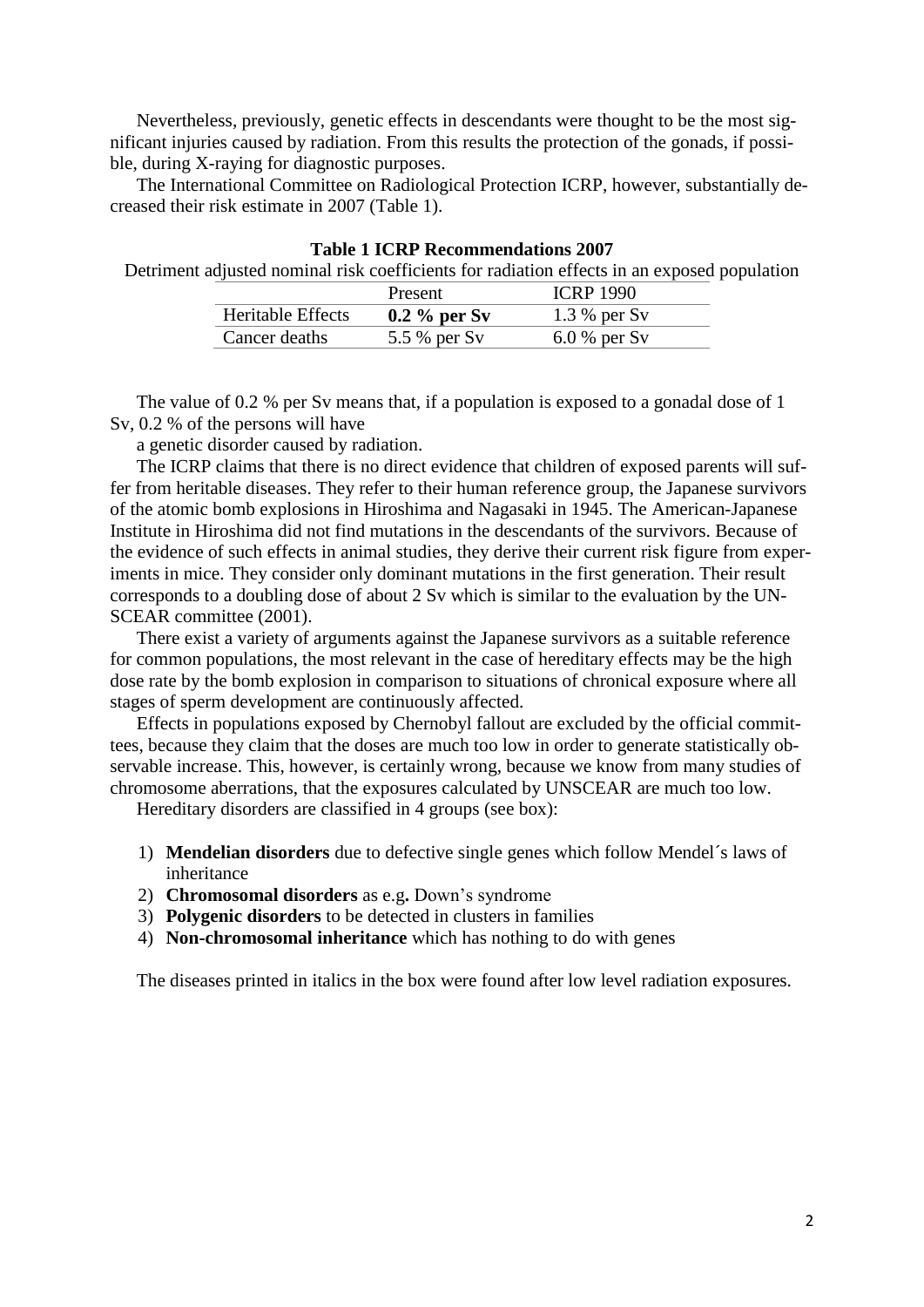## **Hereditary disorders (from Uma Devi et al. 2000)**

## **1) Mendelian**

Autosomal dominant; examples:

Huntington´s chorea, polycystic kidney, multiple polyposis, cerebellar ataxia, myotnic dystrophy

*Congenital abnormalities* as *syndactyly, brachydactyly, polydactyly*, taste for the chemical PTC (taste is dominant to non-taste), acondroplasia, bilateral aniridia, osteogenesis imperfecta

Autosomal recessive; examples:

Cystic fibrosis, phenylketonuria, lactose intolerance, adrenal hyperplasia Sex-linked; examples:

X-linked dominant/Duchenne muscular dystrophy, haemophilia A, some forms of colour blindness, fragile-X associated mental retardation, X-linked retinitis pigmentosa X-linked recessive/birth *deficit of females*

## *2)* **Chromosomal**

Aneuploidy (numerical chromosomal anomaly); examples:

*Down syndrome* (trisomy 21), Turner syndrome (X0), Klinefelter syndrome (XXY) Structural anomalies; examples:

Cri du chat syndrome (deletion in chromosome 5), *preimplantation loss, embryonal death, foetal abortions*

# **3) Polygenic**

Cluster in families; examples:

Congenital abnormalities as *neural tube defects, heart defects, pyloric stenosis, cleft lip with or without cleft palate, undescended testes*

Common disorders of adult life of varying severity. Among the serious conditions are *schizophrenia, multiple sclerosis, epilepsy, acute myocardial infarction*, systemic lupus erythematosus. Moderately serious conditions include *psychoses*, Graves´disease, *diabetes mellitus*, gout, glaucoma, *essential hypertension, asthma*, peptic ulcer, rheumatoid arthritis. The least severe diseases include varicose veins of the lower extremities and allergic rhinitis.

## *Cancer*

**4) Non-chromosomal inheritance**

Cytoplasmic inheritance, mosaicism, imprinting etc.

## **2 Findings in children born after the Chernobyl accident and in Kazakhstan**

We have formerly made a compilation of findings about foetal deaths, perinatal mortality, and and congenital malformations after Chernobyl (Busby et al. 2009). Table 2 shows the results about congenital malformations. They appeared not only in the area of the exploded reactor but also in Turkey, Bulgaria, Croatia, and Germany.

These findings were mainly interpreted as effects induced in utero. Because men and women were both exposed continuously to radioactive fallout, the genetic effects are not always clearly distinguishable from such, which can be generated by exposure of embryos and foetuses in utero.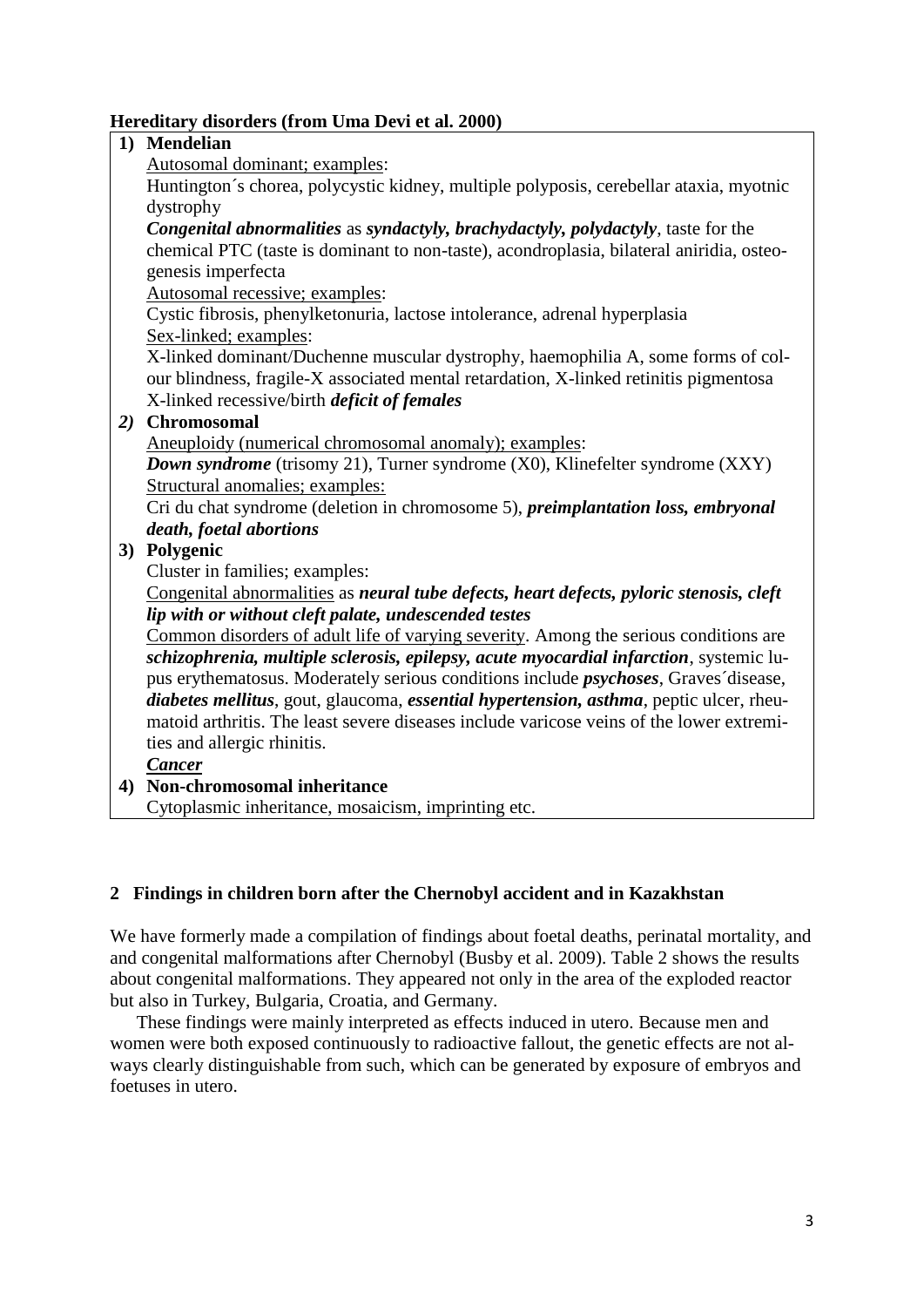| Country                                                               | Effects                                                                                                                                                            | Reference                                                              |
|-----------------------------------------------------------------------|--------------------------------------------------------------------------------------------------------------------------------------------------------------------|------------------------------------------------------------------------|
| <b>Belarus</b><br><b>National Genetic Monitoring</b><br>Registry      | Anencephaly, spina bifida, cleft<br>lip and/or palate, polydactyly,<br>limb reduction defects, esophageal<br>atresia, anorectal atresia, multiple<br>malformations | Lazjuk et al. 1997<br>Feshchenko et al. 2002                           |
| Highly exposed region of Gomel                                        | Congenital malformations                                                                                                                                           | Bogdanovich 1999; Savchenko<br>1995; Petrova et al. 1997               |
| Chechersky district, Gomel region<br>Mogilev region<br>Brest region   | Congenital malformations<br>Congenital malformations<br>Congenital malformations                                                                                   | Kulakov et al. 1993<br>Petrova et al. 1997<br>Shidlovskii 1992         |
| <b>Ukraine</b><br>Polessky district (Kiev region)<br>Lugyny region    | Congenital malformations<br>Congenital malformations                                                                                                               | Kulakov et al. 1993<br>Godlevsky, Nasvit 1998                          |
| <b>Turkey</b>                                                         | Anencephaly, spina bifida                                                                                                                                          | Akar et al. 1988/89; Caglayan et<br>al. 90; Güvenc et al. 93; Mocan 90 |
| <b>Bulgaria</b> , region of Pleven                                    | Malformations of heart and central<br>nervous system, multiple malfor-<br>mations                                                                                  | Moumdjiev et al. 1992                                                  |
| Croatia                                                               | Malformations by autopsy of still-<br>borns and cases of early death                                                                                               | Kruslin et al. 1998                                                    |
| <b>Germany</b><br>FRG, Central registry malfor-<br>mations<br>Bavaria | Cleft lip and/or palate<br>Cleft lip and/or palate<br>Congenital malformations                                                                                     | Zieglowski, Hemprich 1999<br>Scherb, Weigelt 2004<br>Korblein 2004     |
| Ann. Health Rep. W. Berlin 1987<br>City of Jena (Registry)            | Malformations in stillborns<br>Isolated malformations                                                                                                              | Government of West Berlin<br>Lotz et al. 1996                          |

**Table 2 Increase of congenital malformations after exposure by the Chernobyl accident**

The authors in Belarus, however, came to another interpretation. A central registry for congenital anomalies had been established there by the Ministry of Health in 1979 for continuous follow-up. The rates of anomalies before and after the Chernobyl accident could be compared. Results in the 17 most contaminated regions are shown in Table 3.

| Table 3 Percentage increase in congenital malformations in 17 most contaminated re- |
|-------------------------------------------------------------------------------------|
| gions of Belarus in the period 1987-1994 in percent (from Lazjuk et al. 1997)       |

| Kind of malformation                 | Increase |
|--------------------------------------|----------|
| Anencephaly                          | 39 %     |
| Spina bifida                         | 29 %     |
| Cleft lip/palate                     | 60 %     |
| Polydaktyly                          | 910 %*   |
| Limb reduction                       | 240 %*   |
| Esophageal atresia                   | 13 %     |
| Rectal atresia                       | 80 %*    |
| Multiple malformations               | 128 %*   |
| $\mathbf{A}$<br>$\sim$ $\sim$ $\sim$ |          |

 $*$  significant (p<0,05)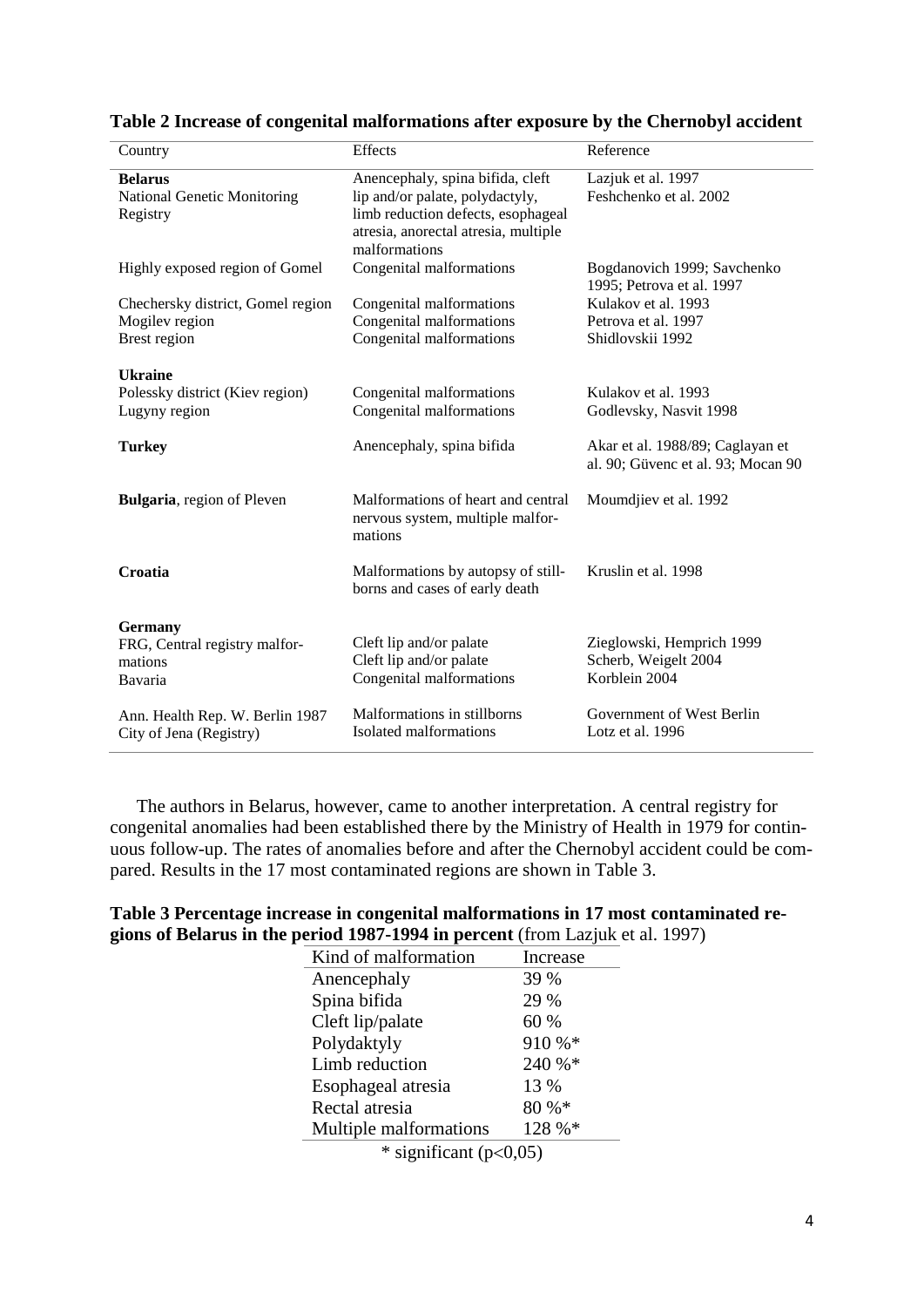Unfortunately, the data are not continously published, at least until 2004 there was no decrease (Yablokov et al. 2009). The authors think these effects are genetically induced because it is not plausible that doses in pregnant women rose in the period of decreasing environmental contamination and decreasing food contamination after the accident. The genetic origin is confirmed in those anomalies which are combined with a recognized mutation that is not present in either of the parents (Lazjuk et al. 1999).

The national registry of Belarus was also evaluated in 1995 by a Belarussian-Israeli group of scientists (Lomat et al. 2007). They found the following high rates of diseases – supposedly originated by polygenetic effects - in children of Chernobyl-exposed parents:

- Hematological diseases (6-fold)
- Endocrine diseases (2-fold)
- Diseases of digestive organs (1.7-fold).

Wertelecki et al. (2010; 2014) found increased rates of congenital malformations in the years 2000-2009 – more than 14 years after the accident – in the Ukrainian province (oblast) Rivne, about 200 km west of Chernobyl. Predominantly in the highly contaminated northern part Polissia, there are significant increases in comparison to the southern part, see box:

#### **Congenital malformations in Rivne Oblast, Ukraine**

| Study of 145,437 live births between 2000-2009<br>1.6 % congenital anomalies |                                                        |                    |  |
|------------------------------------------------------------------------------|--------------------------------------------------------|--------------------|--|
| Neural tube defects<br>Rivne Non-Polissia<br>Polissia district               | 1,6 per 1000 live births<br>66<br>$66$ $66$<br>$2.6$ " | (Europe mean 0,94) |  |
| Microcephaly, Mikrophthalmos increased                                       |                                                        |                    |  |

The authors interpret the effect as induced in utero.

A region where the population has also been exposed to large amounts of radioactivity is near the former Soviet nuclear test site near the town Semipalatinsk (now in Kazakhstan). The tests above ground occurred between 1949-1963. Sviatova and coworkers (2001) studied congenital malformations in three generations of inhabitants, investigating births between 1969- 1997. They found significantly increased rates of malformations as a whole, including Down´s syndrome, microcephaly and also multiple malformations in the same individual.

Down´s syndrome as a certain genetic effect increased in several contaminated European countries (Busby et al. 2009; Sperling et al. 2012). Examples are shown in Figure 1. In Berlin West, which was a kind of closed island at that time, the geneticist Sperling registered a sharp and significant increase in cases exactly 9 months after the accident. A very similar situation was observed in Belarus (Zatsepin et al. 2004).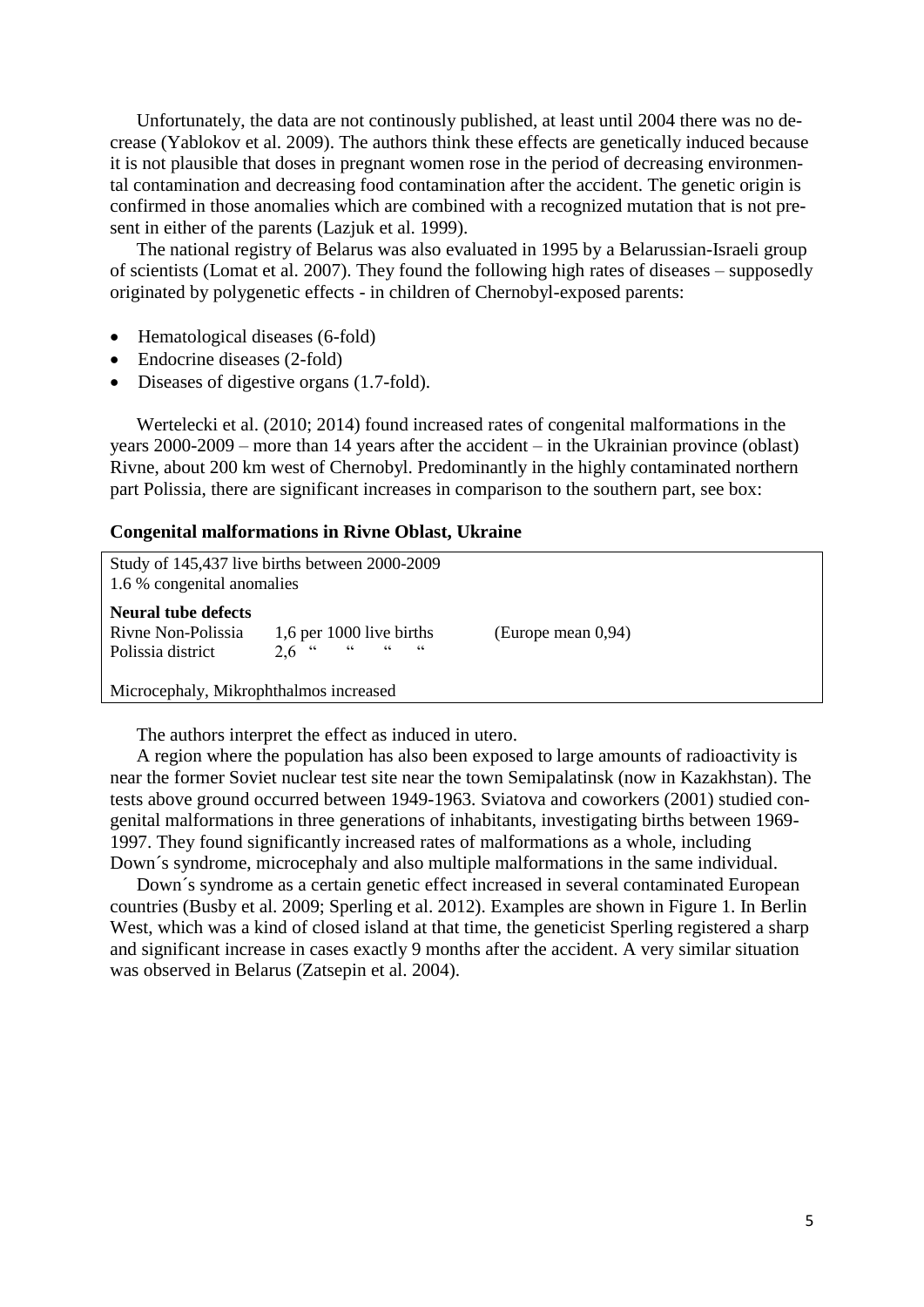**Figure 1 Down´s syndrome before and after the Chernobyl accident** (from Scherb and Sperling 2011)



#### **3 Hereditary effects in children of exposed mothers**

If a population is exposed, genetic effects will occur in the gonads of fathers as well as of mothers. In Germany, an investigation was done in women who were occupationally exposed to radiation which showed a 3.2-fold significant increase in congenital abnormalities, including malformations, in their offspring (Wiesel et al. 2011). The authors interpret this effect as generated in utero but do not prove such a connection because it appears improbable given the short sensitive phase in pregnancy and the ban on pregnant women working in high risk environments.

Although the study was funded by the Federal Ministry of Environment, Protection of Nature and Nuclear Safety, these alarming results have not resulted in any action. The findings confirm early results in the Department of Medical Genetics of the Montreal Children´s Hospital where the genetic effects of diagnostic X-rays were investigated (Cox 1964). The author observed the offspring of mothers who had been treated in childhood for congenital hip dysplasia since 1925 and were X-rayed for several times in the pelvis region. The ovarian dose was estimated to lie between 60–200 mSv. In 201 living births of these women 15 individuals showed severe malformations and other congenital distortions or Down´s syndrome, who required hospitalization, and 11 cases occurred with other abnormalities (all congenital abnormalities 12.9 per cent), while the control group showed less than half of this rate. The latter was chosen from a large group of descendants whose parents were unexposed siblings of the study group.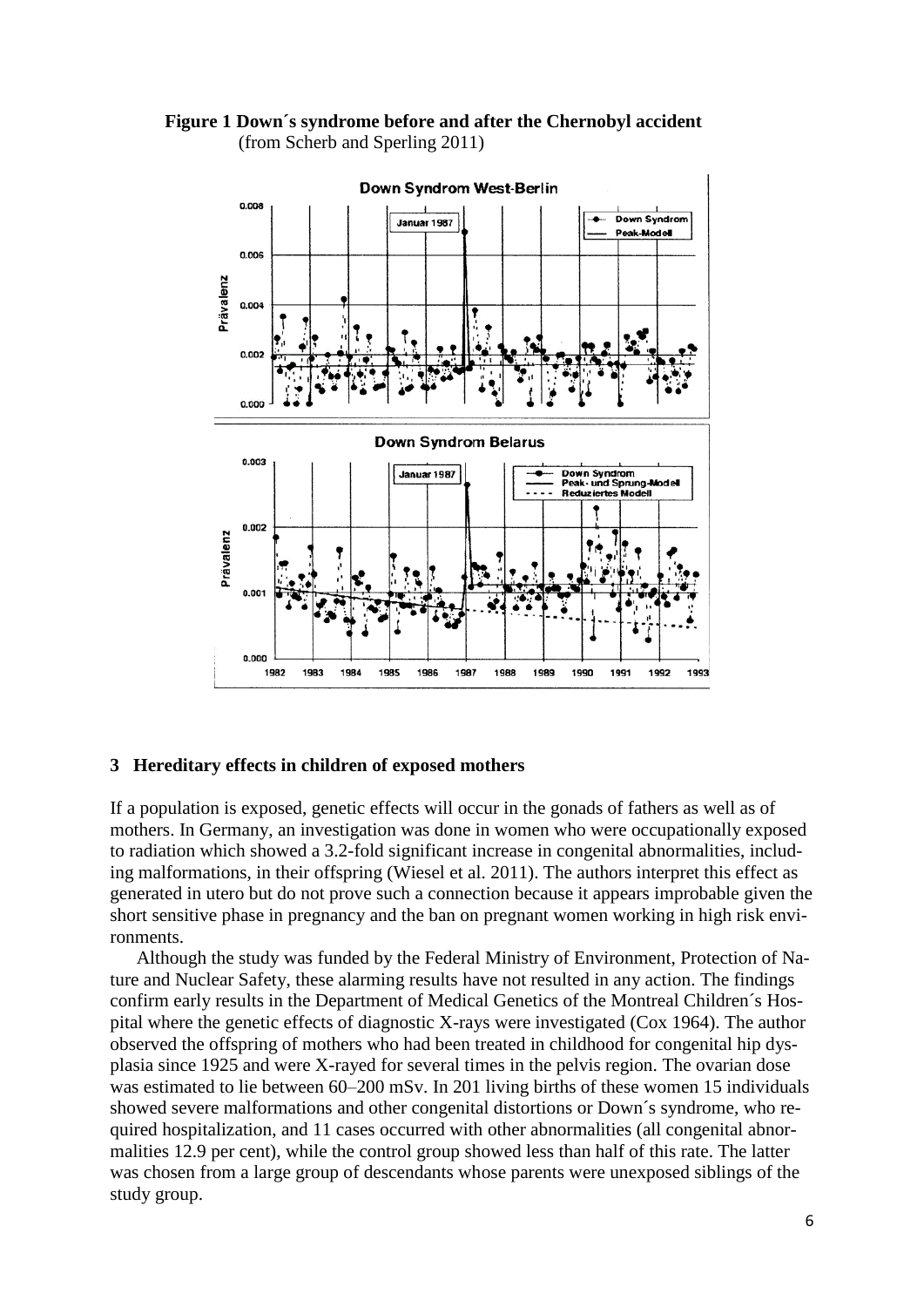### **4 Findings in the descendants of occupationally exposed men**

*Congenital anomalies:* Studies in children of exposed men where the mothers were not exposed will show definite hereditary effects. There were only very few of them in occupationally exposed cohorts before 1986, when the accident of Chernobyl occurred. Exposures below the official dose limits were thought to be too low to produce statistically recognizable effects. A compilation of results for congenital malformations is given in Table 4.

| No.            | <b>Cohort of fathers</b>                                                   | Kind of defect                                                                                                                                                                  | <b>Dose</b>               | <b>References</b>          |
|----------------|----------------------------------------------------------------------------|---------------------------------------------------------------------------------------------------------------------------------------------------------------------------------|---------------------------|----------------------------|
| $\mathbf{1}$   | Radiologists U.S.A. 1951                                                   | Congenital malformations<br>Increase 20 %                                                                                                                                       |                           | Macht, Law-<br>rence 1955  |
| $\overline{2}$ | Workers of the Hanford<br>Nuclear facility, U.S.A.                         | Neural tube defects signifi-<br>cantly increased by 100 %                                                                                                                       | In general<br>$< 100$ mSv | Sever et al.<br>1988       |
| 3              | Radiation workers at Sel-<br>lafield nuclear repro-<br>cessing plant, U.K. | Stillbirths with neural-tube de-<br>fects significantly increased by<br>69 % per 100 mSv                                                                                        | Mean<br>$30$ mS $v$       | Parker et al.<br>1999      |
| 4              | Radiographers in<br>Jordan                                                 | Congenital anomalies signifi-<br>cantly increased 10-fold                                                                                                                       |                           | Shakhatreh<br>2001         |
| 5              | <b>Liquidators from Obninsk</b><br>(Russia), 300 children                  | Congenital anomalies increased<br>1994-2002                                                                                                                                     | Mainly<br>$10-250$ mSv    | Tsyb et al.<br>2004        |
| 6              | Liquidators from Russia,<br>Bryansk region                                 | Congenital anomalies increased<br>about 4-fold                                                                                                                                  |                           | Matyeenko et<br>al. 2005   |
| 7              | <b>Liquidators from Russia</b><br>2379 newborns                            | Significant increase for:<br>Anencephaly 310 %<br>Spina bifida 316 %<br>Cleft lip/palate 170 %<br>Limb reduction 155%<br>Multiple malformations 19 %<br>All malformations 120 % | 5-250 mSv                 | Lyaginskaja<br>et al. 2009 |

### **Table 4 Congenital anomalies, especially malformations, in descendants (1st generation) of occupationally exposed men**

The findings in Hanford and Sellafield (Nos. 2 and 3 in Table 4) lead to heavy discussions in the scientific community. The registered doses of the workers were very low. The alarming findings did not lead to further studies about hereditary sequels in the American or European populations concerned.

The anomalies seen in the descendants of liquidators also indicate unexpectedly high radiation sensitivity. These studies are most important and should be continued.

*Cancer:* In 1984, an exceptionally high level of leukaemia cases in children and juveniles was reported in Seascale, a village near the British Nuclear Fuels reprocessing plant in Sellafield in Cumbria, UK. These were then explained by Martin Gardner and co-workers (1990) as a hereditary effect, because the fathers of the patients had worked in the plant. This result has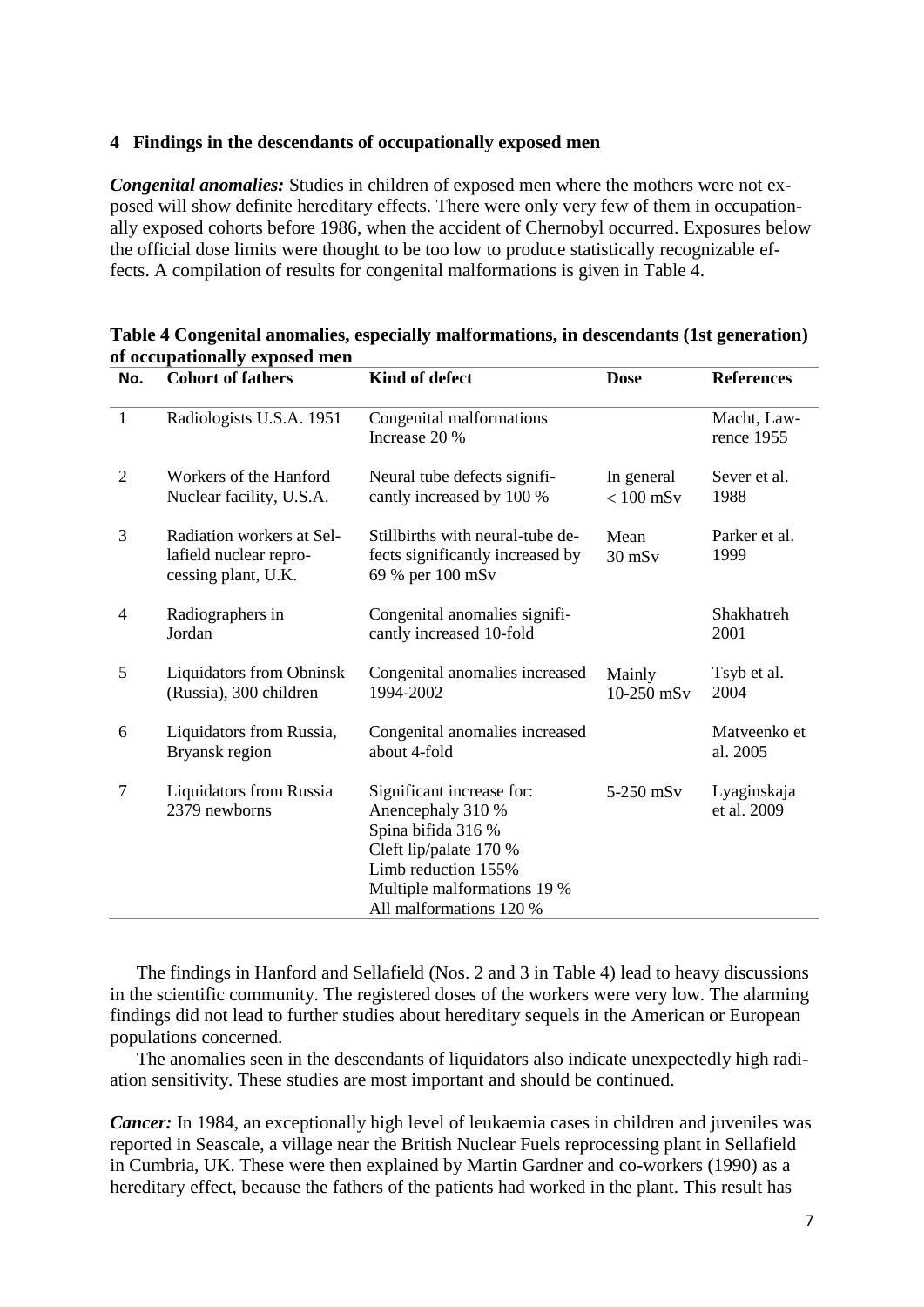been discussed in the literature for years and was confirmed or denied in several subsequent studies. The effect, however, had been described in principle already in experimental studies (Nomura 1982; 2006), and has also been found after X-ray diagnostic exposures (Table 5).

| Exposed collective                              | Malign      | Gonadal    | Relative | Doubling |
|-------------------------------------------------|-------------|------------|----------|----------|
|                                                 | disease     | dose/mSv   | Risk     | dose/mSv |
| <b>Sellafield</b>                               |             |            |          |          |
| Seascale fathers (Gardner et al. 1990)          | Leukaemia + |            |          |          |
| all stages of spermatogenesis                   | lymphoma    | <b>200</b> | 7        | 33       |
| 6 months before conception                      |             | 10         | 7        | 1.7      |
| Sellafield workers (Dickinson et al. 2002)      | 66          |            | 1.9      |          |
|                                                 |             |            |          |          |
| <b>Further occupational exposure of fathers</b> |             |            |          |          |
| Military jobs (Hicks et al. 1984)               | Cancer      |            | 2.7      |          |
| Regions of U.K. (McKinney et al. 1991)          | Leukaemia + |            | 3.2      |          |
|                                                 | lymphoma    |            |          |          |
| Preconceptional X-ray diagnostics in            | Leukaemia   |            |          |          |
| Fathers (Graham et al. 1966)                    |             |            | 1.3      |          |
| Fathers (Shu et al. 1988)                       |             |            | 1.4-3.9  |          |
| Fathers (Shu et al. 1994)                       |             |            | 3.8      |          |
| Mothers (Stewart et al. 1958)                   |             |            | 1.7      |          |
| Mothers (Graham et al. 1966)                    |             |            | 1.7      |          |
| Mothers (Natarajan, Bross 1973)                 |             |            | 1.4      |          |
| Mothers (Shiono et al. 1980)                    |             |            | 2.6      |          |

| Table 5 Cancer in children after preconceptional low-dose exposure of parents |  |  |  |
|-------------------------------------------------------------------------------|--|--|--|
|-------------------------------------------------------------------------------|--|--|--|

McKinney and co-workers found a 3.2-fold increase in leukaemia and lymphomas in children of occupationally exposed men in three British regions in a case-control study (1991). The research of Hicks and co-workers (1984) concerned exposed service men in the air force.

Statistical investigations in Belarus and the other highly contaminated neighbouring states of Chernobyl show increased cancer deaths in children who were born many years after the accident (Yablokov et al. 2006; 2007). Higher rates of leukaemia and other cancers were also observed in children of liquidators (Tsyb et al. 2004).

#### **5 Sex ratio and X-linked lethal factors**

Normally, it is not possible to study how many inseminated oocytes (zygotes) will be aborted after irradiation of the gonadal cells, in humans. There is however, one way to prove such an effect. It is observed that men who were exposed before fathering will have fewer daughters than sons as normally, i.e., the male/female sex ratio increases with dose.

Gene mutations may be responsible for the death of the zygote and will also occur in the sex chromosomes where they will predominantly affect the greater X-chromosome. The Xchromosome of the male can only be transmitted to a daughter. A dominant lethal factor will then lead to the death of the female zygote. Recessive lethal factors in the X-chromosome are much more frequent than dominant ones (Vogel et al. 1969). They also affect only female births.

Studies in large exposed populations can show this effect. A very impressive result was obtained in workers of the British nuclear fuel reprocessing plant at Sellafield in West Cumbria (Table 6).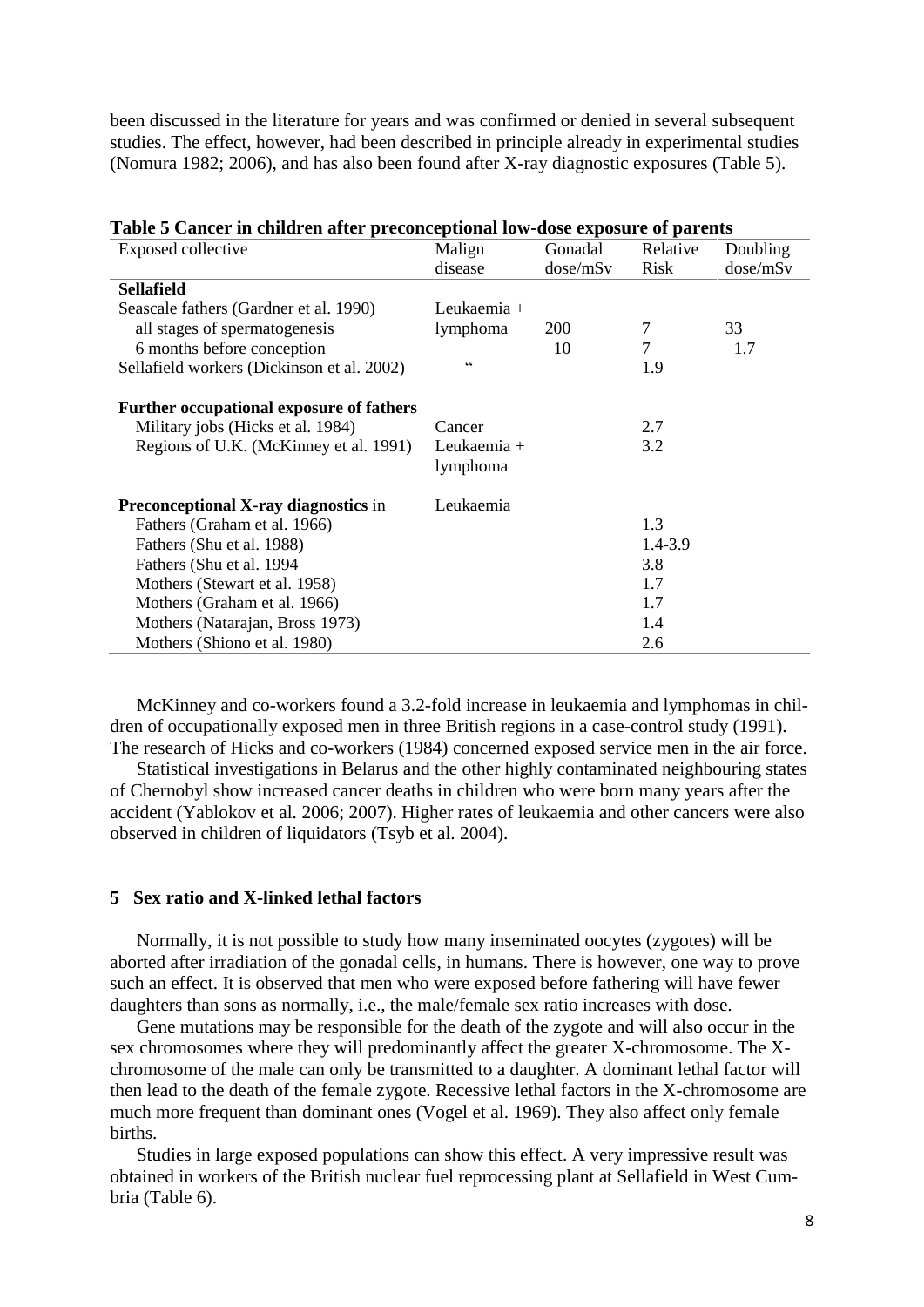| Table 6 Sex ratio for births in Cumbria                                 |                               |                                  |
|-------------------------------------------------------------------------|-------------------------------|----------------------------------|
| (Dickinson et al. 1996)                                                 |                               |                                  |
| All Cumbrian<br>Fathers employed<br>All fathers employed <sup>*</sup> ) |                               |                                  |
| children                                                                | at Sellafield                 | at Sellafield $> 10$ mSv**)      |
| 1.055                                                                   | 1.094                         | 1.396                            |
|                                                                         | *) employed before conception | **) dose 90 days preconceptional |

A similar effect is detected in an investigation of cardiologists, who undertook interventional angiographic procedures in patients, which involve relatively high x-ray exposures at the workplace (Fig.2). The portion of female descendants declines significantly with higher exposures of the father<sup>1</sup>.





German scientists Hagen Scherb, Kristina Voigt (Helmholtz Center Munich) and co-workers have shown that exposure of both parents in a population may also lead to a decline in female births. They studied different groups of inhabitants in a variety of countries after the Chernobyl accident for hereditary effects and found radiation-induced foetal deaths and early mortality, Down´s syndrome and alterations of the sex ratio in newborn children.

The sex ratio was investigated by them as a consequence of:

- Nuclear tests above ground which affected U.S. inhabitants
- Chernobyl emissions in Europe

 $\overline{\phantom{a}}$ 

• Living near German and Swiss nuclear plants

They found significant decreases in the female birth rate in all these conditions (Scherb, Voigt 2007; 2011; Scherb et al. 2012).

Sex ratio is a very relevant parameter. It shows that genetic alterations are induced in the germ cells of men by very low doses, and it proves to be a sensitive indicator for exposures of the population.

<sup>&</sup>lt;sup>1</sup> The authors wanted to study the reverse, however, if the male births will decline with dose.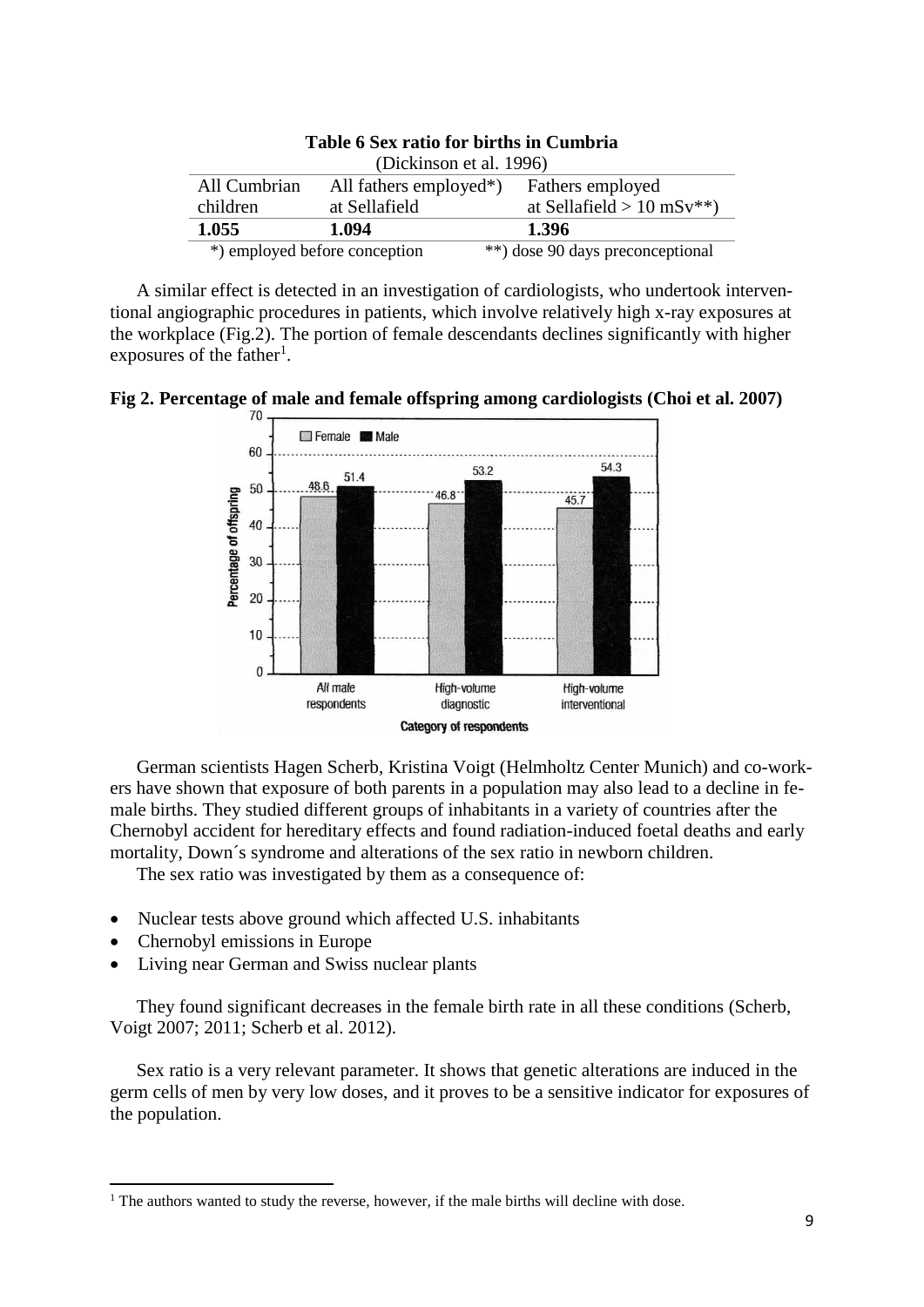### **6 Summary and discussion**

Genetically induced malformations, cancers, and numerous other health effects in the children of populations who were exposed to low doses of ionizing radiation have been proved in scientific investigations.

The question arises as to why the ICRP and UNSCEAR are denying the findings. Their reference population, the A-bomb survivors of Hiroshima and Nagasaki, is not suitable for persons being chronically exposed.

The committees claim that the exposures of the population due to the Chernobyl accident were extremely low. The UNSCEAR committee has done calculations about (1988). Even in the most contaminated regions of the area with more than  $37 \text{ kBq/m}^2 \text{Cs}$ -137 surface activity the mean dose in people is assumed to be not higher than 10 mSv (effective life time dose). In Turkey and the more distant countries of central Europe the mean dose is estimated at below 1.2 mSv.

Their simple conclusion is then, that such low doses are not able to produce statistically recognizable radiation effects. Many studies, however, of chromosome aberrations in the populations, equivalent to "biological dosimetry" (Schmitz-Feuerhake 2009), show that the exposures are about 100-fold higher.

#### **References**

- Akar N, Cavdar AO, Arcasoy A (1988) High incidence of Neural Tube defects in Bursa, Turkey. Paediatric and Perinatal Epidemiol 2:89-92
- Akar N, Ata Y, Aytekin AF (1989) Neural Tube defects and Chernobyl? Paediatric and Perinatal Epidemiol 3:102-103
- Baverstock K, Belyakov OV (2010) Some important questions connected with non-targeted effects. Mutat Res 687:84-88
- Bogdanovich IP (1997) Comparative analysis of the death rate of children, aged 0-5, in 1994 in radiocontaminated and conventionally clean areas of Belarus. In: Medicobiological effects and the ways of overcoming the Chernobyl accident consequence. Collected book of scientific papers dedicated to the 10th anniversary of the Chernobyl accident. Minsk-Vitebsk, p 4
- Busby C, Lengfelder E, Pflugbeil S, Schmitz-Feuerhake I (2009) The evidence of radiation effects in embryos and fetuses exposed to Chernobyl fallout and the question of dose response. Medicine, Conflict and Survival 25:20-40
- Caglayan S, Kayhan B, Mentesoglu S, Aksit S (1990) Changing incidence of neural tube defects in Aegean Turkey. Paediatric and Perinatal Epidemiol 4:264-268
- Cox DW (1964) An investigation of possible genetic damage in the offspring of women receiving multiple diagnostic pelviv X-rays. Am J Human Genetics 16:214-230
- Choi JW, Mehrotra P, MacDonald LA et al (2007) Sex proportion of offspring and exposure to radiation in male invasive cardiologists. Proc (Bayl Univ Med Cent) 20: 231-234
- Dickinson HO, Parker L, Binks K et al (1996) The sex ratio of children in relation to paternal preconceptional radiation dose: a study in Cumbria, northern England. J Epidemiol Community Health 50:645- 652
- Dickinson HO, Parker L (2002) Leukaemia and non-Hodgkin´s lymphoma in children of male Sellafield radiation workers. Int J Cancer 99:437-444
- Feshchenko SP, Schroeder HC, Mueller WEG, Lazjuk GI (2002) Congenital malformations among newborns and developmental abnormalities among human embryos in Belarus after Chernobyl accident. Cell Mol Biol 48:423-426
- Godlevsky I, Nasvit O (1998) Dynamics of health status of residents in the Lugyny district after the accident of the ChNPS. In Imanaka T, editor. Research activities about the radiological consequences of the Chernobyl NPS accident and social activities to assist the sufferers by the accident. Research Reactor Institute, Kyoto University, KURRI-KR-21, 149-156

Government of Berlin West, Section of Health and Social Affairs. Annual Health Report 1987

Güvenc H, Uslu MA, Güvenc M, Ozkici U, Kocabay K, Bektas S (1993) Changing trend of neural tube defects in Eastern Turkey. J Epidemiol Community Health 47:40-41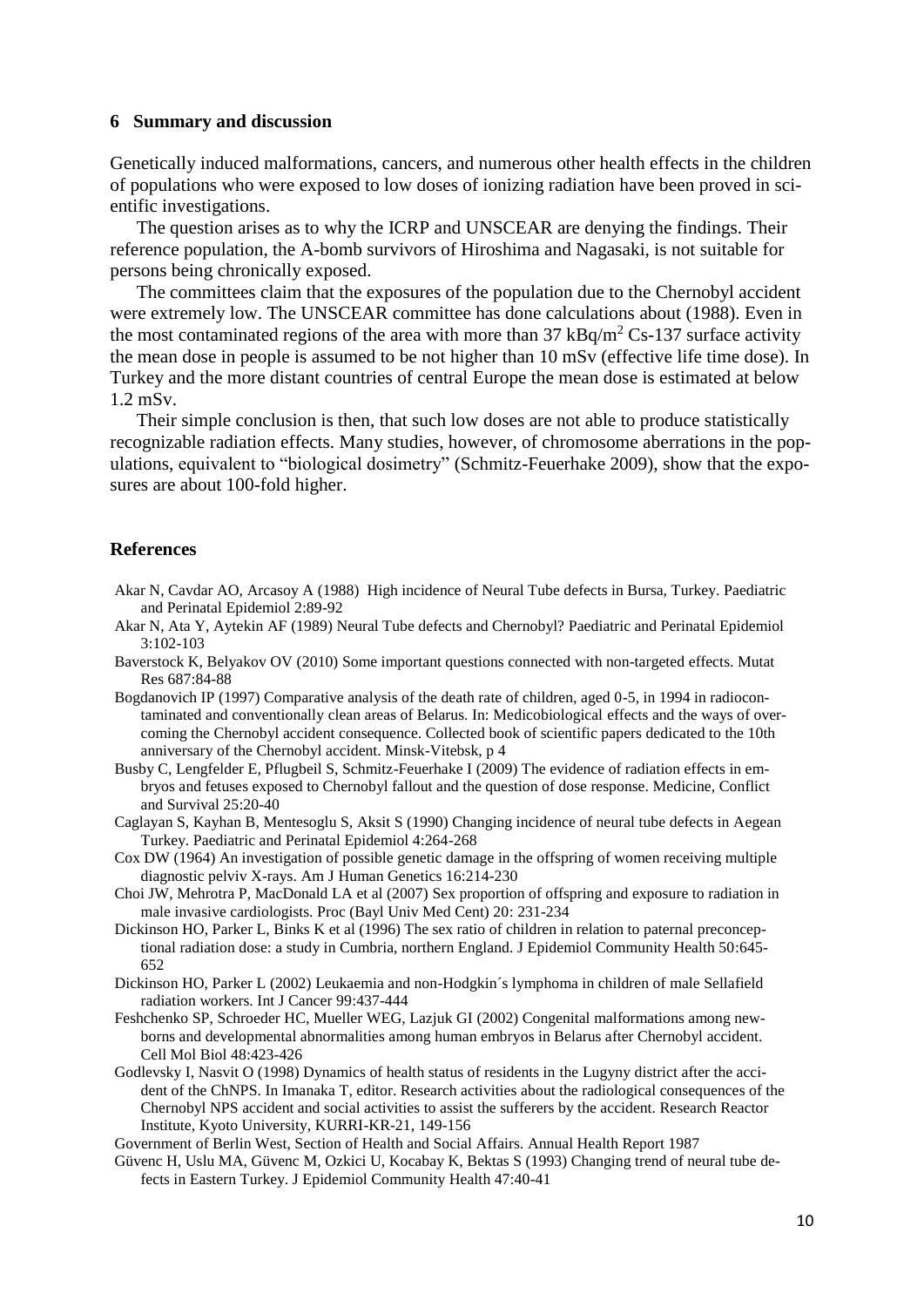Gardner, MJ, Snee MP, Hall AJ et al (1990) Results of case-control study of leukaemia and lymphoma among young people near Sellafield nuclear plant in West Cumbria. Brit Med J. 300:423-429

- Graham S, Levin ML, Lilienfeld AM et al (1966) Preconception, intrauterine, and postnatal irradiation as related to leukemia. Natl Cancer Inst Monogr 19:347-371
- Hicks N, Zack M, Caldwell GG et al (1984) Childhood cancer and occupational radiation exposure in parents. Cancer 53:1637-1643
- ICRP, International Commission on Radiological Protection (2007) The 2007 Recommendations of the International Commission on Radiological Protection. ICRP-Publication 103, Ann ICRP 37 Nos. 2-4
- Korblein A (2004) Fehlbildungen in Bayern nach Tschernobyl. Strahlentelex No. 416-417:4-6 [www.strah](http://www.strahlentelex.de/)[lentelex.de](http://www.strahlentelex.de/)
- Kruslin B, Jukic S, Kos M et al (1998) Congenital anomalies of the central nervous system at autopsy in Croatia in the period before and after Chernobyl. Acta Med Croatica 52:103-107
- Kulakov VI, Sokur TN, Volobuev AI et al (1993) Female reproduction function in areas affected by radiation after the Chernobyl power station accident. Environ Health Persp 101 Suppl. 2: 117-123
- Lazjuk GI, Nikolaev DL, Novikova IV (1997) Changes in registered congenital anomalies in the Republic of Belarus after the Chernobyl accident. Stem Cells 15, Suppl 2:255-260
- Lazjuk G, Satow Y, Nikolaev D, Novikova I (1999) Genetic consequences of the Chernobyl accident for Belarus Republic. In: Imanaka T (Ed), Recent Research Activities on the Chernobyl NPP Accident in Belarus, Ukraine and Russia, KURRI-KR-7 (Kyoto University, Kyoto) 174-177
- Lomat L, Galburt G, Quastel MR et al (1997) Incidence of childhood disease in Belarus associated with the Chernobyl accident. Environ Health Persp 105, Suppl 6:1529-1532
- Lotz B, Haerting J, Schulze E (1996) Veränderungen im fetalen und kindlichen Sektionsgut im Raum Jena nach dem Reaktorunfall von Tschernobyl. Oral presentation at the International Conference of the Society for Medical Documentation, Statistics, and Epidemiology, Bonn, Germany (Available on request)
- Lyaginskaja AM, Tukov AR, Osipov VA et al (2009) Congenital malformations at posterity of the liquidators of the consequences from Chernobyl accident. Radiazionnaya Biologiya Radioekologiya 49:694- 702 (Russian)
- Macht S, Lawrence P (1955) National Survey of congenital malformations resulting from exposure to Roentgen radiation. Am J Roentgenol 73:442-466
- Matveenko EG, Borovykova MP, Davydow GA (2005) Physical characteristics and primary morbidity in liquidator´s children. Proc Conf "Chernobyl 20 Years After", cited from Yablokow et al 2009, p. 148
- McKinney PA, Alexander FE, Cartwright RA, Parker L (1991) Parental occupations of children with leukemia in west Cumbria, north Humberside, and Gateshead. Brit Med J 302:681-687
- Mocan H, Bozkaya H, Mocan ZM, Furtun EM (1990) Changing incidence of anencephaly in the eastern Black Sea region of Turkey and Chernobyl. Paediatric Perinatal Epidemiol 4:264-268
- Moumdjiev N, Nedkova V, Christova V, Kostova S (1994) Influence of the Chernobyl reactor accident on the child health in the region of Pleven, Bulgaria. In: 20th Int Congr Pediatrics Sept 6-10, 1992 in Brasil, p.57. Cited by Akar N. Further notes on neural tube defects and Chernobyl (Letter). Paediatric Perinatal Epidemiol 8:456-457
- Muller HJ (1936) Über die Wirkung der Röntgenstrahlung auf die Erbmasse. Strahlentherapie 55:207-224 Natarajan N, Bross IDJ (1973) Preconception radiation leukemia. J Med 4:276-281
- Nomura T (1982) Parental exposure to X-rays and chemicals induces heritable tumours and anomalies in mice. Nature 296:575-577
- Nomura T (2006) Transgenerational effects of radiation and chemicals in mice and humans. J Radiat Res 47, Suppl B83-B97
- Parker L, Pearce MS, Dickinson HO et al (1999) Stillbirths among offspring of male radiation workers at Sellafield nuclear reprocessing plant. Lancet 354 (1999) 1407-1414
- Petrova A, Gnedko T, Maistrova I et al (1997) Morbidity in a large cohort study of children born to mothers exposed to radiation from Chernobyl. Stem Cells 6 Suppl. 2:141-150
- Savchenko VK (1995) The Ecology of the Chernobyl Catastrophe. Scientific outlines of an international programme of collaborative research. Man and the Biosphere Series Vol. 17. UNESCO Paris, p 83
- Scherb H, Weigelt E (2004) Cleft lip and cleft palate birth rate in Bavaria before and after the Chernobyl nuclear power plant accident. Mund Kiefer Gesichtschir 8:106-110
- Scherb H, Voigt K (2007) Trends in the human sex odds at birth in Europe and the Chernobyl Nuclear Power Plant accident. Reprod Toxicol 23:593-599
- Scherb H, Voigt K (2011) The human sex odds at birth after the atmospheric atomic bomb tests, after Chernobyl, and in the vicinity of nuclear facilities. Environ Sci Pollut Res 18:697-707
- Scherb H, Sperling K (2011) Heutige Lehren aus dem Reaktorunfall von Tschernobyl. Naturwiss Rundschau 64, Heft 5:229-239